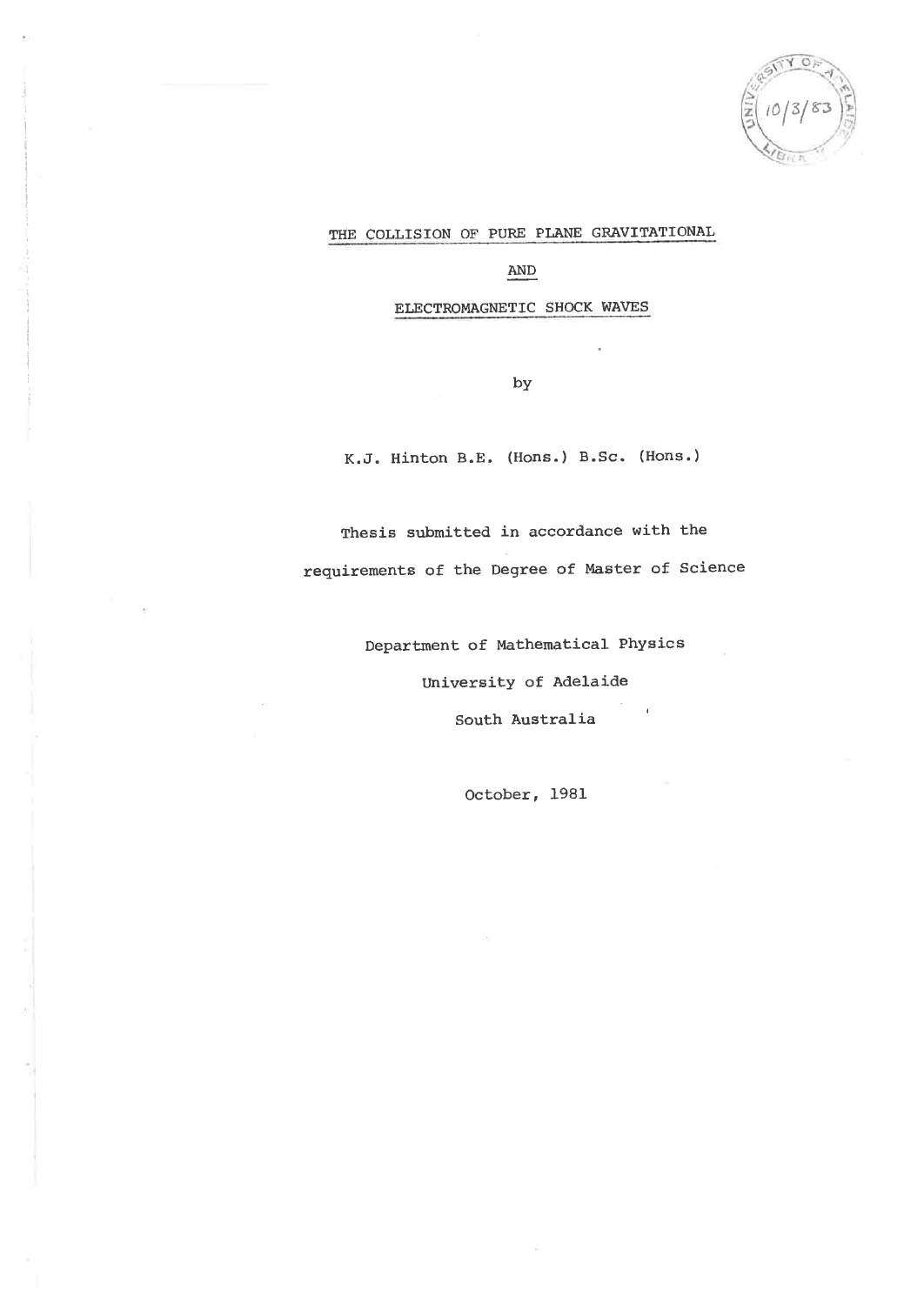## $Contents$

The State Country Country of

| Abstract                                                          |    |
|-------------------------------------------------------------------|----|
| Statement                                                         |    |
| Acknowledgements                                                  |    |
| Notation and Conventions                                          |    |
| Introduction                                                      | ı  |
| The Newman-Penrose Formalism<br>ı                                 | 3  |
| $\overline{2}$<br>Discontinuous or "Shock" Electromagnetic Fields | 12 |
| 3<br>The Exact Gravitational Metric                               | 20 |
| The Electromagnetic Test Field Case with Exact<br>4               |    |
| Wave Metric                                                       | 44 |
| 5<br>Approximate Solution for the Exact Equations                 | 59 |
| Conclusions<br>6.                                                 | 69 |
| Appendix I                                                        | 77 |
| Appendix II                                                       | 80 |
| Figure 1                                                          | 85 |
| Figure 2                                                          | 86 |
| Figure 3                                                          | 87 |
| References                                                        | 88 |

Page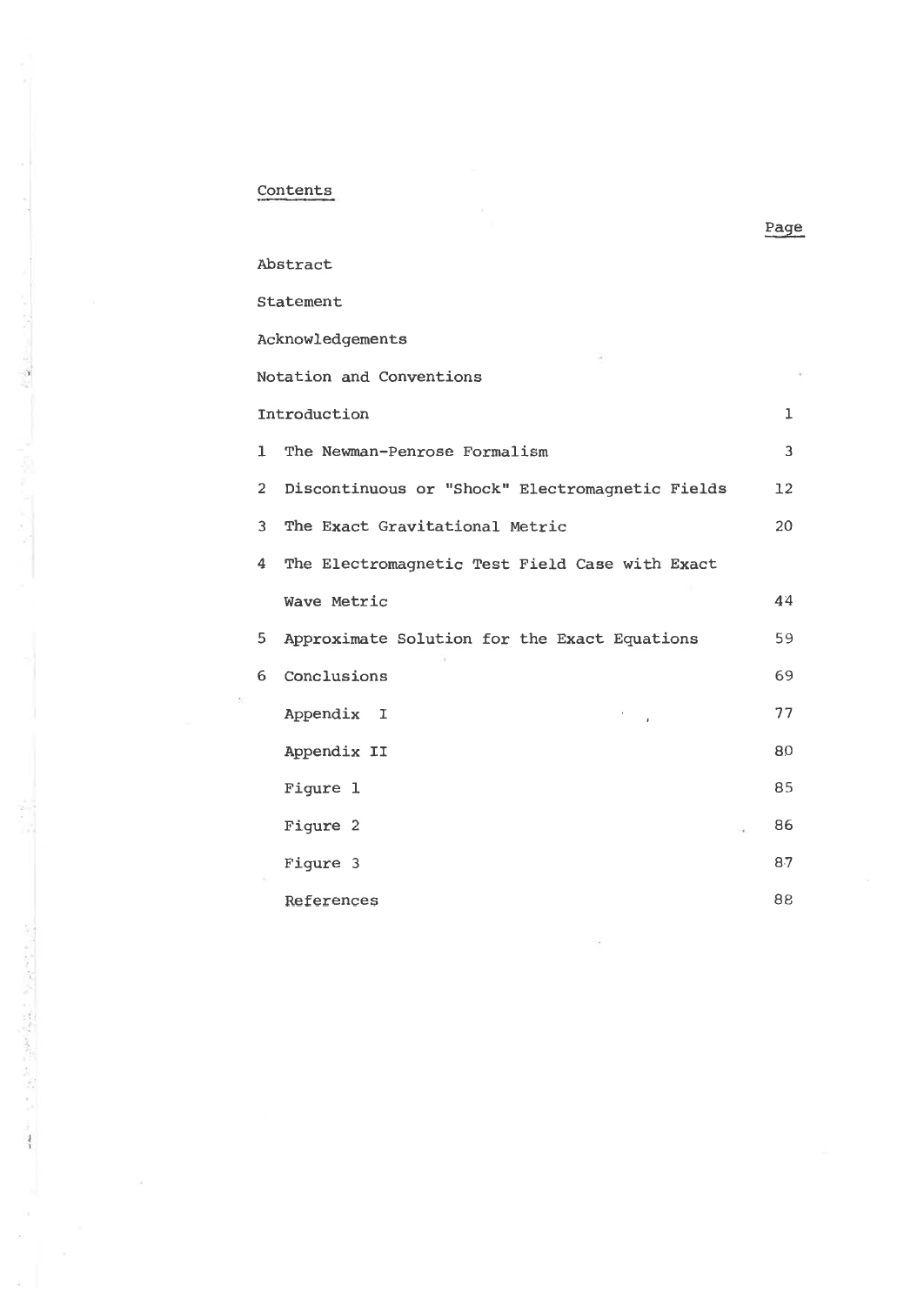#### Abstract

By utilizing the Newman-Penrose tetrad formalism, we deduce the exact set of non-Iinear partial differential equations which describe the collision of gravitational and electromagnetic waves. Unfortunately, this set of equations is too difficult to solve using today's techniques and therefore several simplifications are adopted. The first simplification treats the electromagnetic field as a test field and hence ignores its stress-energy. Both the exact and weak gravitational metric are used. In both cases, we deduce explicit expressions describing the effect of the gravitational wave on the electromagnetic field. Later, the validity of these expressions is discussed.

The second simplification uses a power-series approach which, although it does not give an extensive solution to the exact problem, does give several properties of the exact solution in the vicinity of the initial interaction. In particular, the applicability of the Lichnerowicz conditions is discussed.

We find that the gravitational wave changes the Petrov type of the electromagnetic field and can even reverse its direction of propagation. Also, observers may experience focusing of, and/or energy transfer to the electromagnetic field.

Finally, although the effects described above are explicit, we find that they are too small for experimental application to the detector of gravitational waves.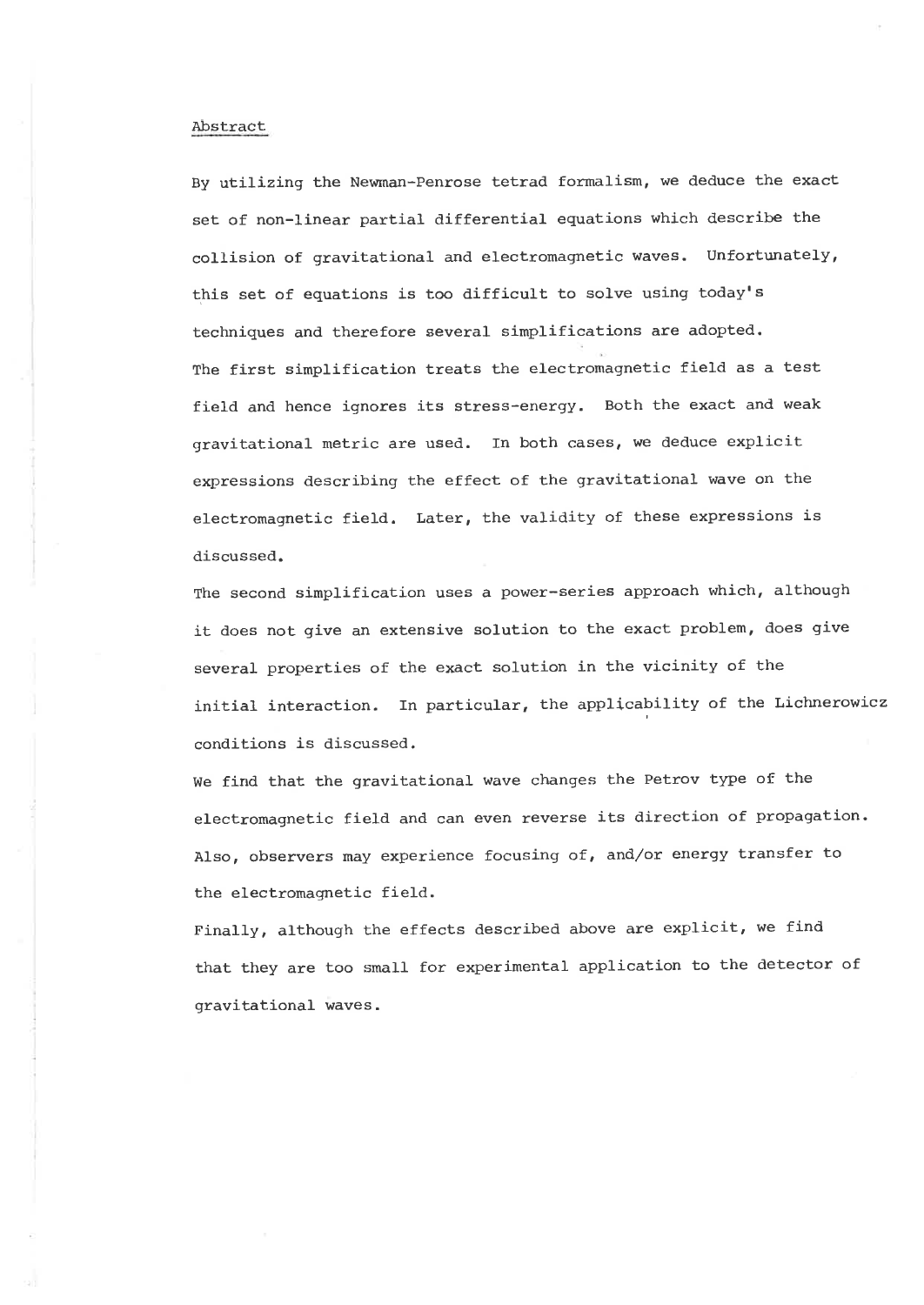## Statement

This thesis contains no material accepted or submitted for the award of any degree, and to the best of my knowledge and belief contains no material previously written or published by any other person except where due reference is made in the text.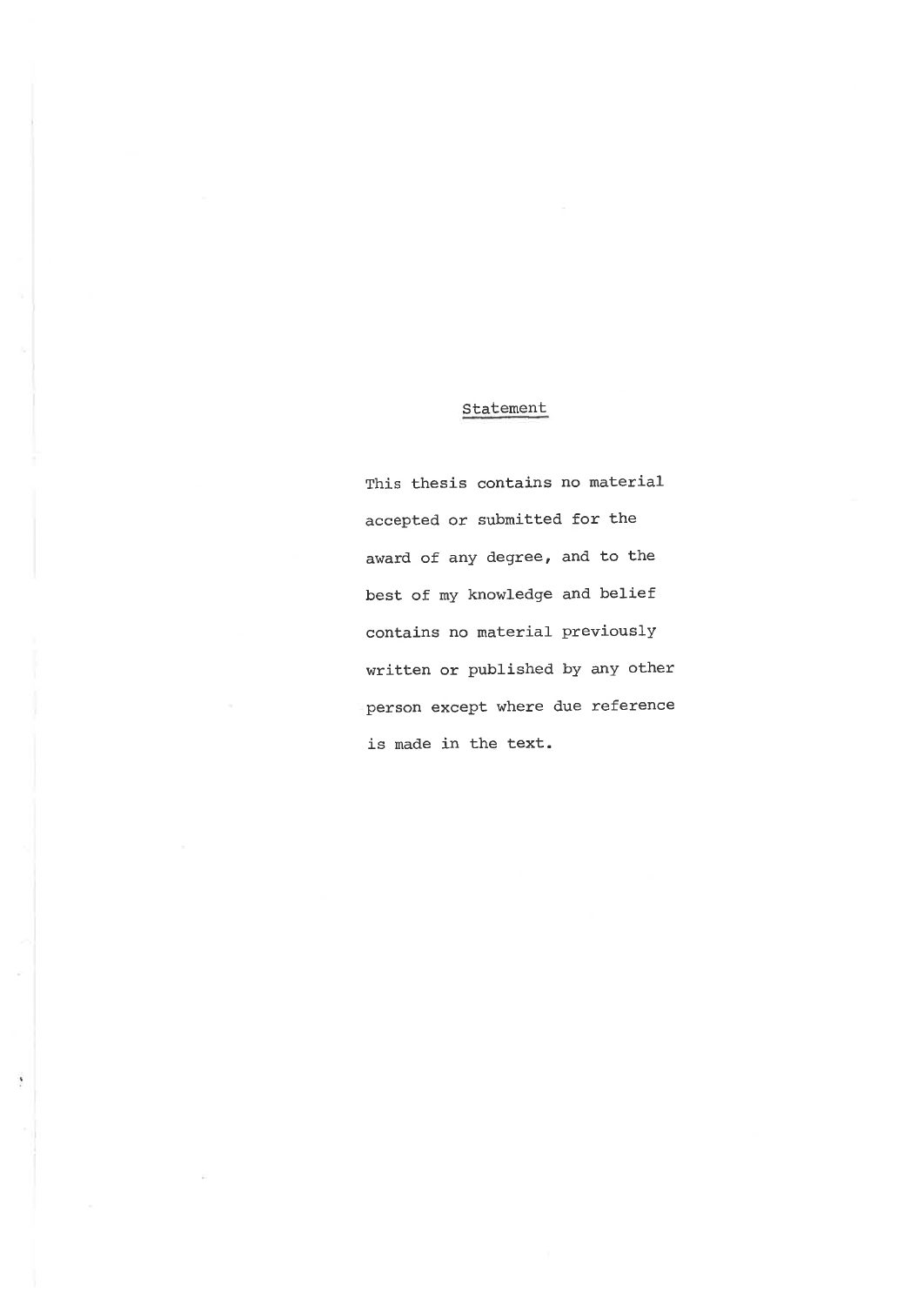#### Acknowledgements

The research for this thesis was undertaken in the years 1980-81 in the Department of Mathematical Physics, University of Adelaide under the supervision of Dr. P. Szekeres. The financial support of a Commonwealth Postgraduate Research Award. is gratefully acknowledged.

I am greatly indebted to Dr. P. Szekeres for his guidance and support and also for the many stimulating and wide-ranging discussions.

Also, I would like to thank Ms. E. Reynolds for her endless patience and excellent typing of this thesis and my wife Rita Hinton for her proof reading and overall help and support.